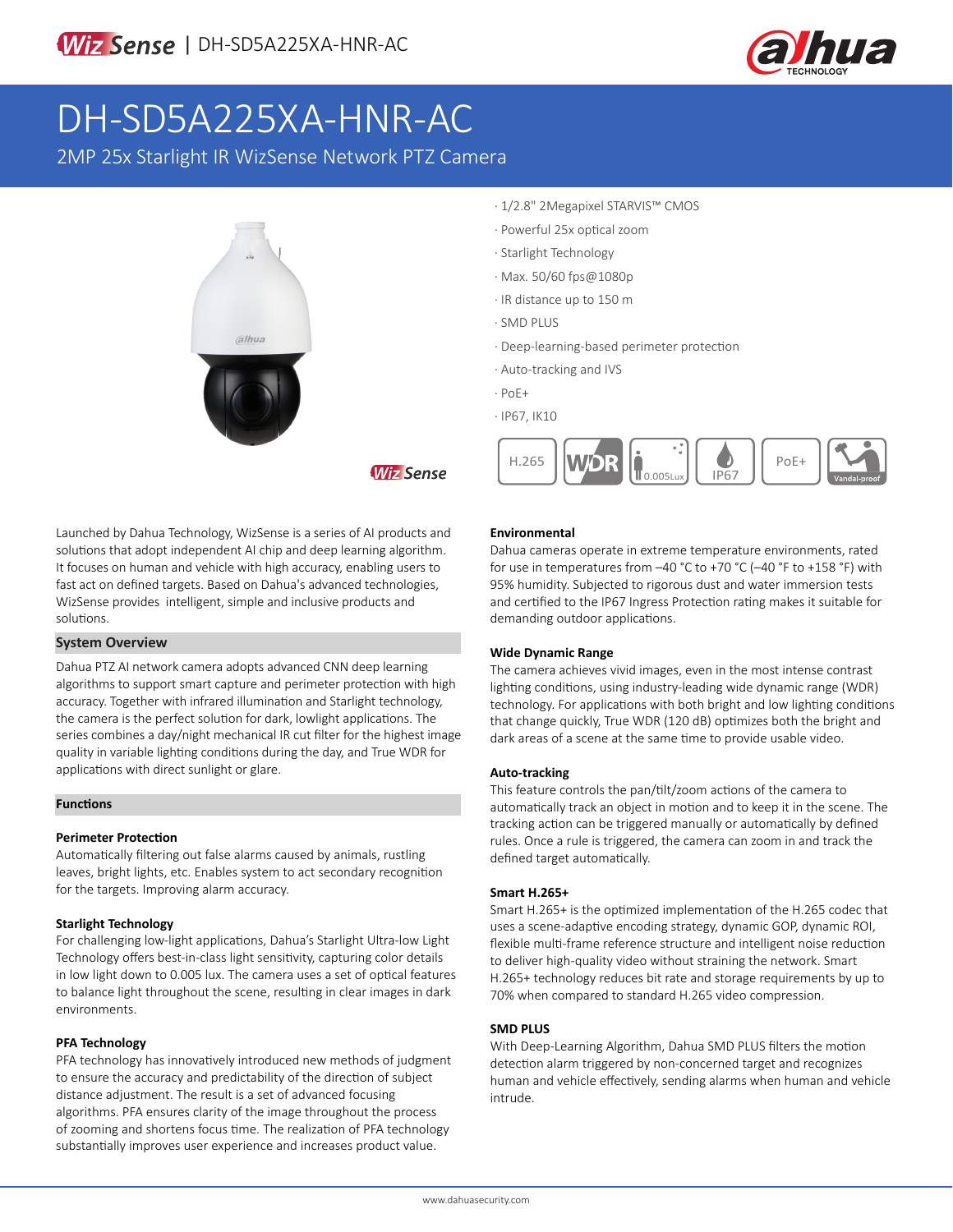### Wiz Sense | DH-SD5A225XA-HNR-AC

#### **Technical Specification** Camera Image Sensor 1/2.8" CMOS Max. Resolution  $1920 \text{ (H)} \times 1080 \text{ (V)}$ Pixel 2 MP ROM 4 GB RAM 1 GB Electronic Shutter Speed 1/3-1/30,000 s Scanning System Progressive Min. Illumination Color: 0.005 Lux@F1.6 B/W: 0.0005 Lux@F1.6 0 Lux (IR light on) Illumination Distance 150 m (492.13 ft) Illuminator On/Off Control Zoom Prio/Manual/SmartIR/Off Illuminator Number 4 Lens Focal Length 5.4 mm–135 mm Max. Aperture F1.6-F3.5 Field of View H: 58.7°–3.1°; V: 33.2°–1.7°; D: 67.3°–3.9° Optical Zoom 25x Focus Control **Auto/Semi-Auto/Manual** Close Focus Distance 0.1 m–1.5 m (0.32 ft–4.92 ft) Iris Control Auto/Manual DORI Distance Detect Observe Recognize Identify 1655 m (5429.79 ft) 657 m (2155.51 ft) (1085.96 ft) 331 m 166 m (544.62 ft) PTZ Pan/Tilt Range Pan: 0°–360°; Tilt: -15°–+90° Manual Control Speed Pan: 0.1°/s–300°/s; Tilt: 0.1°/s–200°/s Preset Speed Pan: 400°/s; Tilt: 300°/s Presets 300 Tour 8 (up to 32 preset per tour) Pattern 5 Scan 5 Speed Adjustment Support Power-off Memory Support Idle Motion Preset/Tour/Pattern/Scanning Protocol DH-SD Pelco-P/D (Auto recognition) General Intelligence Event Trigger Motion detection, video tampering, scene changing, Network disconnection, IP address conflict, illegal access, and storage anomaly. IVS Object Abandoned/Missing Artificial Intelligence Smart Capture Support human, motor vehicle and non-motor vehicle image capture. Perimeter Protection Tripwire and intrusion. Support alarm triggering by target types (human and vehicle). Support filtering false alarms caused by animals, rustling leaves, bright lights, etc. SMD PLUS Support Auto Tracking Support Face Detection Support Video Compression H.265/H.265+/H.264+/H.264/MJPEG (Sub Stream) Streaming Capability 3 streams Resolution 1080p (1920 × 1080); 1.3 M (1280 × 960); 720p (1280 × 720); D1 (704 × 576/704 × 480); CIF (352 × 288/352 × 240) Frame Rate Main stream: 1080p/1.3 M/720p (1–50/60 fps) Sub stream 1: D1/CIF (1–25/30 fps) Sub stream 2: 1080p/1.3M/720p/D1/CIF (1–25/30 fps) Bit Rate Control Variable/Constant Bit Rate H.265/H.264: 3 kbps–20480 kbps Day/Night Auto (ICR)/Color/B/W BLC Support WDR 120 dB HLC Support White Balance Auto/Indoor/Outdoor/Tracking/Manual/Sodium lamp/ Natural/Street lamp Gain Control **Auto/Manual** Noise Reduction 2D/3D Motion Detection Support Region of Interest (RoI) Support **Image Stabilization** Electronic Defog Support Digital Zoom 16x Flip 180° Privacy Masking Up to 24 areas, and up to 8 areas in the same view Audio Compression G.711A; G.711Mu; G.726; AAC; MPEG2-Layer2; G.722.1; G.729; G.723 Network Ethernet 1 RJ-45 Port 10/100Base-T Protocol IPv4; IPv6; HTTP; HTTPS; 802.1x; Qos; FTP; SMTP; UPnP; SNMPv1/v2c/v3(MIB-2); DNS; DDNS; NTP; RTSP; RTP; TCP; UDP; IGMP; ICMP; DHCP; PPPoE; ARP; RTCP; RTMP Interoperability ONVIF Profile S&G&T; CGI Streaming Method Unicast/Multicast User/Host 20 (Total bandwidth 64M)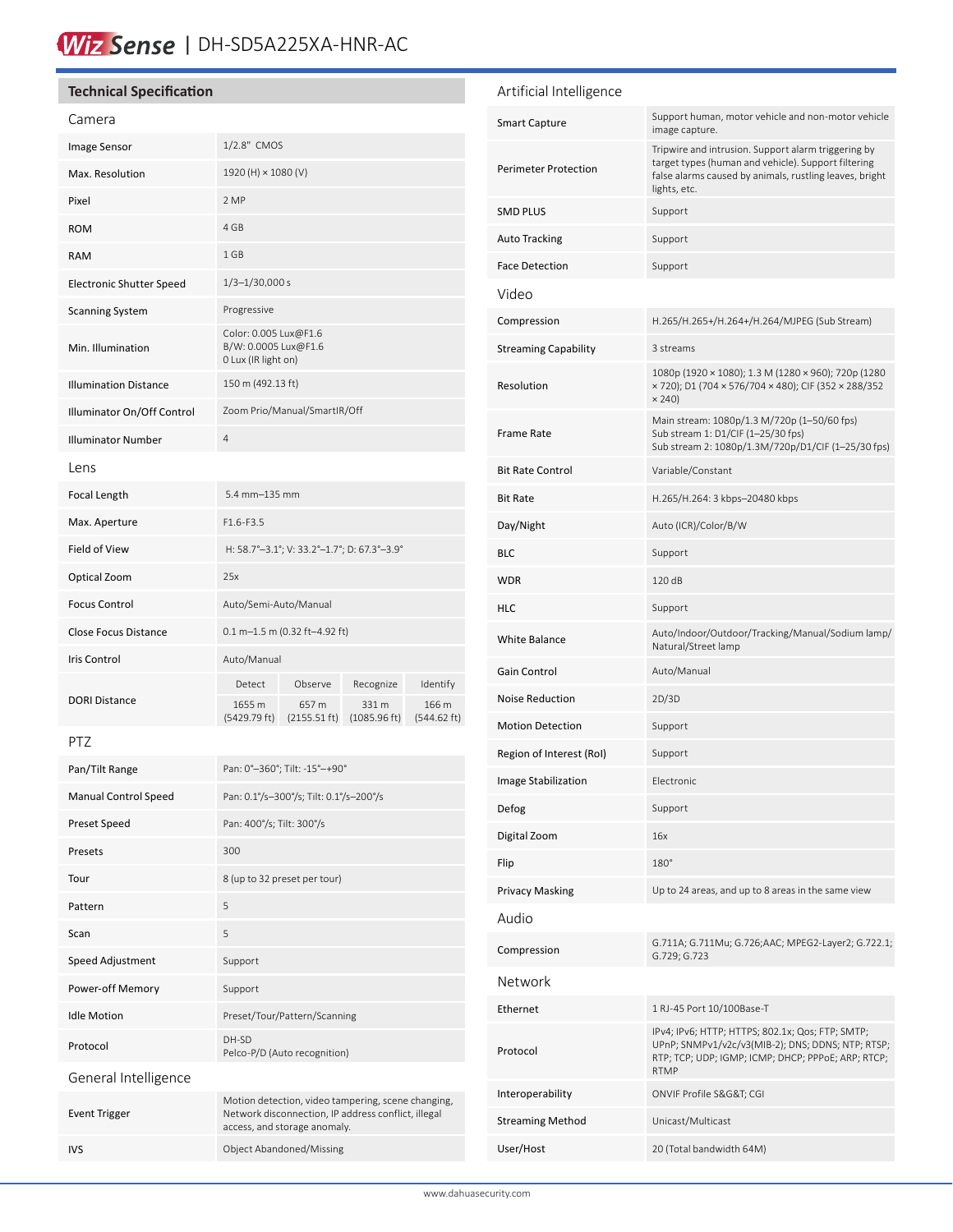## Wiz Sense | DH-SD5A225XA-HNR-AC

| Storage                      | FTP; Micro SD card (256G); NAS                                                                                  |  |  |
|------------------------------|-----------------------------------------------------------------------------------------------------------------|--|--|
| <b>Browser</b>               | IF7 and newer versions<br>Chrome 42 and older versions<br>Firefox 52 and older versions<br>Safari               |  |  |
| Management Software          | Smart Player / Smart PSS / DSS / Easy4ip                                                                        |  |  |
| Mobile Phone                 | IOS/Android                                                                                                     |  |  |
| Certification                |                                                                                                                 |  |  |
| Certifications               | CE: EN55032/EN55024/EN50130-4<br>FCC: Part15 subpartB, ANSI C63.4-2014<br>UL:UL60950-1+CAN/CSA C22.2,No.60950-1 |  |  |
| Port                         |                                                                                                                 |  |  |
| Audio I/O                    | 1 (Line in; bare wire)/1 (Line out; bare wire)                                                                  |  |  |
| Alarm I/O                    | 2/1                                                                                                             |  |  |
| Power                        |                                                                                                                 |  |  |
| Power Supply                 | AC 24 V/2.5 A ± 25%<br>PoE+ (802.3at)                                                                           |  |  |
| <b>Power Consumption</b>     | 8 W<br>20 W (IR light on)                                                                                       |  |  |
| Environment                  |                                                                                                                 |  |  |
| <b>Operating Temperature</b> | -40 °C to +70 °C (-40 °F to +158 °F)                                                                            |  |  |
| <b>Operating Humidity</b>    | $\leq$ 95%RH                                                                                                    |  |  |
| Protection                   | IP67; IK10; TVS 6000V lightning protection; surge<br>protection                                                 |  |  |
| Structure                    |                                                                                                                 |  |  |
| Casing                       | Metal                                                                                                           |  |  |
| <b>Dimensions</b>            | $0190$ mm × 332 mm (7.48" × 13.07")                                                                             |  |  |
| Net Weight                   | 4.7 kg (10.36 lb)                                                                                               |  |  |
| <b>Gross Weight</b>          | 8 kg (17.64 lb)                                                                                                 |  |  |

| <b>Ordering Information</b>          |                         |                                                           |  |
|--------------------------------------|-------------------------|-----------------------------------------------------------|--|
| Type                                 | Model                   | Description                                               |  |
| 2MP<br><b>WizSense</b><br>PT7 Camera | DH-SD5A225XA-<br>HNR-AC | 2 MP 25x Starlight IR WizSense Network PTZ<br>Camera, PAL |  |
|                                      | SD5A225XA-HNR-AC        | 2 MP 25x Starlight IR WizSense Network PTZ<br>Camera, PAL |  |
| Accessories                          | <b>PFB305W</b>          | Wall Mount Bracket                                        |  |
|                                      | AC 24 V/2.5 A           | Power Adapter                                             |  |
|                                      | <b>PFA111</b>           | Mount Adapter                                             |  |
|                                      | <b>PFA140</b>           | Power Box                                                 |  |
|                                      | PFB300C                 | Ceiling Mount Bracket                                     |  |
|                                      | <b>PFA120</b>           | <b>Junction Box</b>                                       |  |
|                                      | <b>PFA150</b>           | Pole Mount Bracket                                        |  |
|                                      | <b>PFA151</b>           | Corner Mount Bracket                                      |  |
|                                      | PFB303S                 | Parapet Mount Bracket                                     |  |

#### **Accessories**

#### **Included:**



Wall Mount Bracket

**Optional:**



AC 24 V/2.5 A Power Adapter

PFB300C Ceiling Mount Bracket



PFA111 Mount Adapter

PFA120 Junction Box



PFA140 Power Box

 $\bullet$ 

PFA150 Pole Mount Bracket



PFA151 Corner Mount Bracket



PFB303S Parapet Mount Bracket